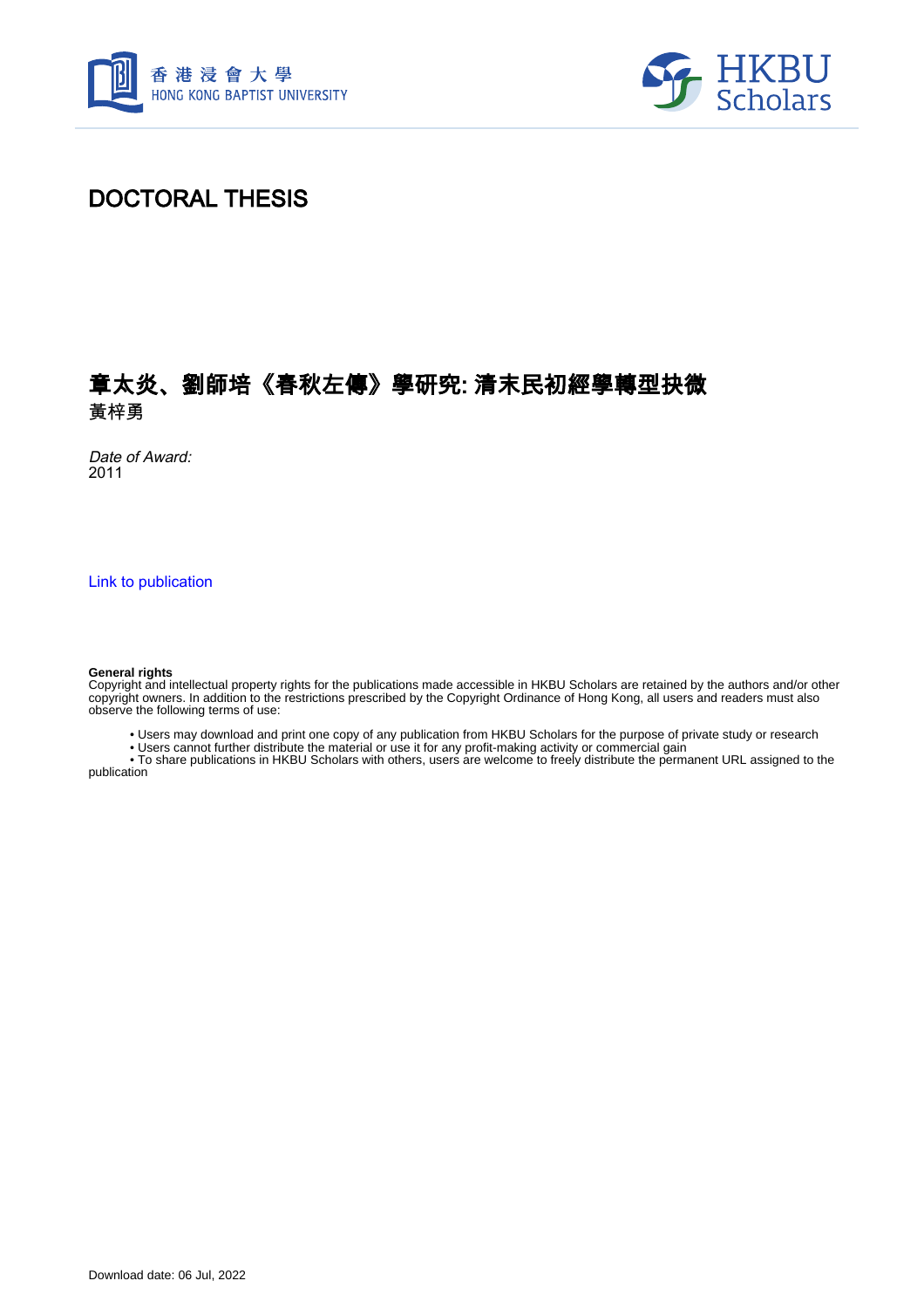## 章太炎、劉師培《春秋左傳》學研究: 清末民初經學轉型抉微

# **A New Discussion on the Transition of Classical Studies in Late Qing and Early Republic China: The Case of Zhang Taiyan's and Liu Shipei's Scholarship on the** *Zuo*

*Commentary*

### 黃梓勇

哲學博士學位課程

主導老師:陳致教授

### 香港浸會大學

二〇一一年八月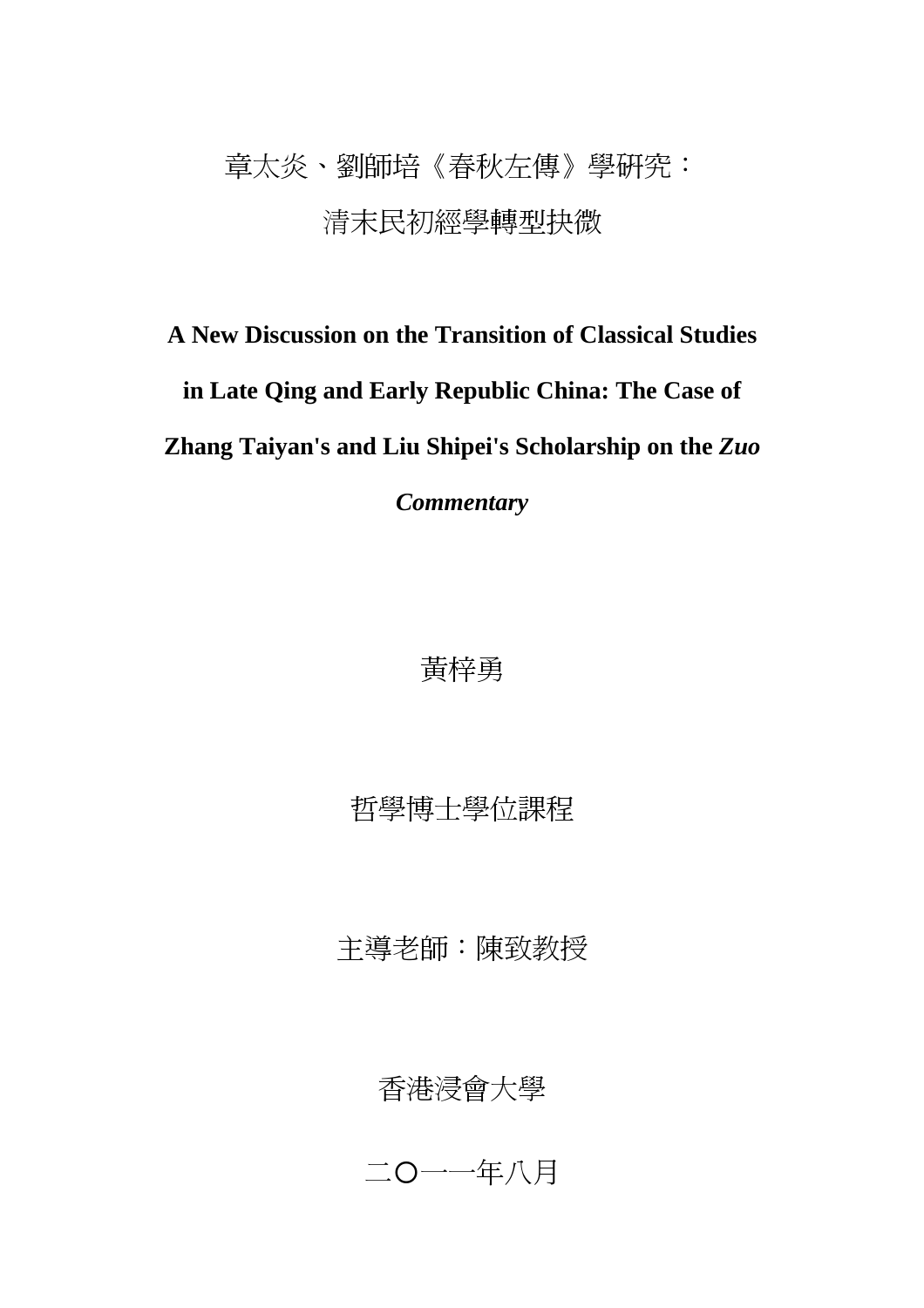### 提要

 中國經學發展到清末已經難以維持其內在價值,尤其當時學人面對西方 知識的衝擊,過去經以載道、因經求道的古老信仰,已然動搖。本文旨在研 究清末民初章太炎和劉師培的《左傳》學,通過分析二者治《左傳》學之演 變過程,一方面希望釐清過往模糊不清的古文經學概念;另一方面則希望此 過程能展示在清末民初經學没落的大背景之下,除了廖平、康有為等人嘗試 將經學神聖化,力圖為經學注入新活力外,章太炎、劉師培亦各自提出兩條 截然不同的經學進路,嘗試在新時代下為經學轉型努力。

學界長久以來偏重研究清代以《公羊》學爲中心的今文經學,往往簡單 將研究《左傳》的學者歸入古文經學一類,而忽略了所謂古文經學並不能充 分說明當時經學思想的狀況。本文即以重新審視向被標簽為古文經學家的章 太炎和劉師培切入點,發現章太炎由治《左傳》而發展出一套經學史學化觀 念,而劉師培雖亦專治《左傳》,唯發展則為經學「守舊」觀念,此發現是以 往將二氏的經學簡單歸納為古文經學所未能描述的。

本文共分七章除第一章緒論及第七章結論外,正文部分共五章:第二章 分析章太炎早年的《左傳》學及清代《公羊》學之間的關係,從中看到章氏 早年經學思想一方面受清代漢學求是理想所牽,另一方面則受清末政治環境 所制。第三章以重新審視古文經學觀念爲中心,分析章太炎「古文經學」的 建立過程及此概念與學界沿用的古文經學之間的分別。第四章討論章太炎晚 年實踐「古文經學」出現落差的情況及原因。第五章主要探討劉師培前期經 學思想的模糊及矛盾情況,以修正過去學界敘述下劉師培學術史思想的一貫 性。第六章探討劉師培後期經學所出現的經學「守舊」觀念。

ii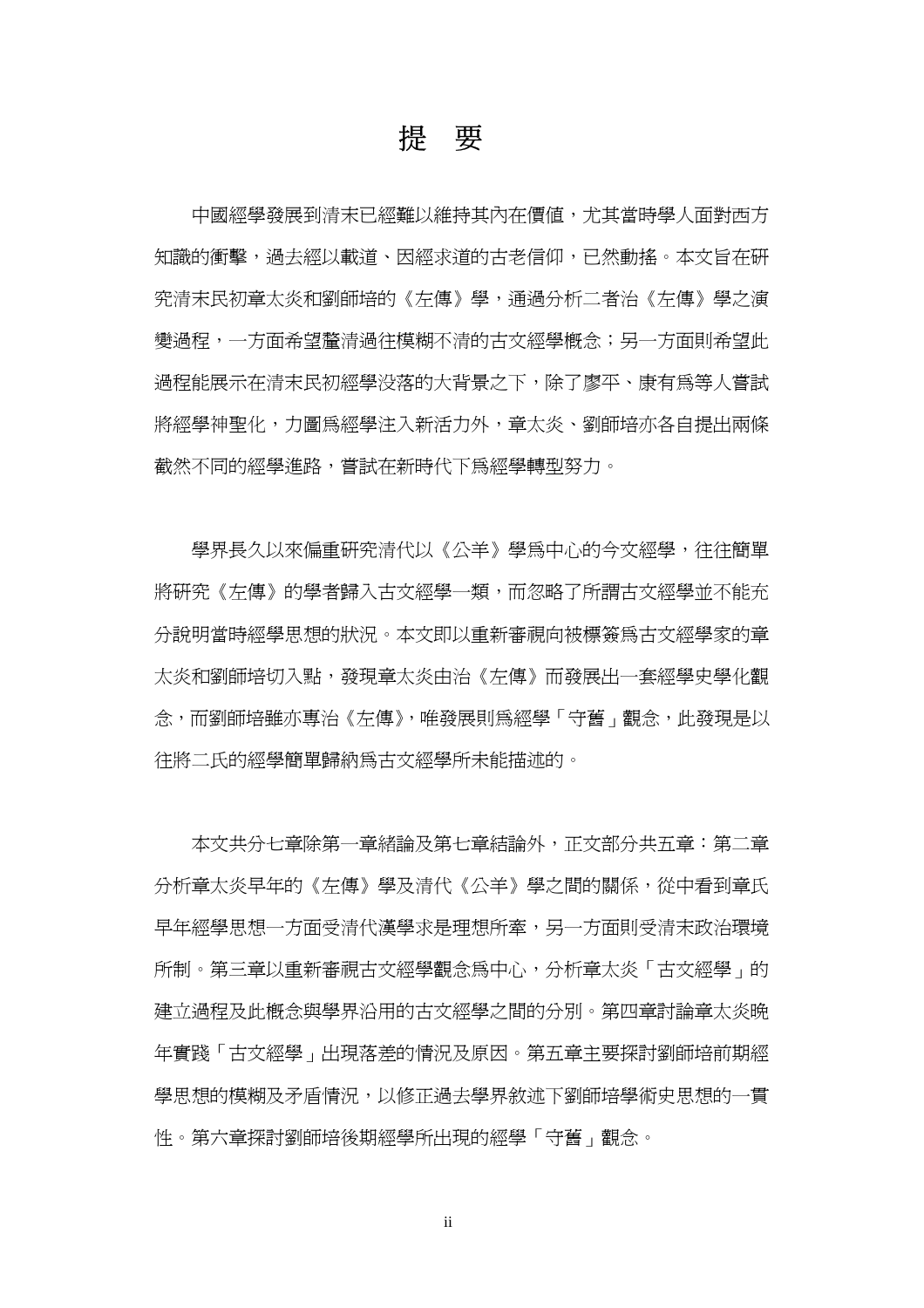### Abstract

Canonical studies have been central to Chinese academic learning in traditional China. From the Han through the Qing dynasties, Chinese intellectuals generally believed that the ultimate Way (Tao  $\hat{H}$ ) can be realized through comprehension of the textual meaning of the Confucian canons (Jing 經). When it comes to late Qing, the conventional learning of classics confronted the greatest challenges primarily from its exposure to the dissemination of Western culture. The late Qing intellectuals began to suspect that the studies of Chinese Classics, especially via textual and evidential research, could help attain the ultimate Way, and contemplated on reforming Chinese learning so as to protect its integrity. Among these scholars, Liao Ping (廖平) and Kang Youwei (康有為) laid emphasis on studying *Gongyang Commentary* (《公羊傳》) to protect Confucian values and to safeguard the studies of Chinese Classics, whereas, Zhang Taiyan and Liu Shipei, standing against Liao and Liang, advocated studying the *Zuo commentary*

This thesis examines Zhang Taiyan's and Liu Shipei's scholarship of the *Zuo Commentary* (《左傳》), and purports to reveal some hidden aspects of their scholarship which have gone relatively unnoticed for past decades. Scholars often regard Zhang and Liu as the advocates of the so-called "School of the Old-text Learning," without giving concrete analysis to the concept of "Old-text learning" in the context of late Qing and early Republican period. An in-depth study of Zhang's and Liu 's scholarship of the *Zuo Commentary* will enable us to understand clearly what "Old-text learning" refers to in the discourses of Zhang and Liu, and in their dialogues with their contemporaries. Zhang Taiyan introduced the idea of historicizing the studies of the Chinese Classics, and Liu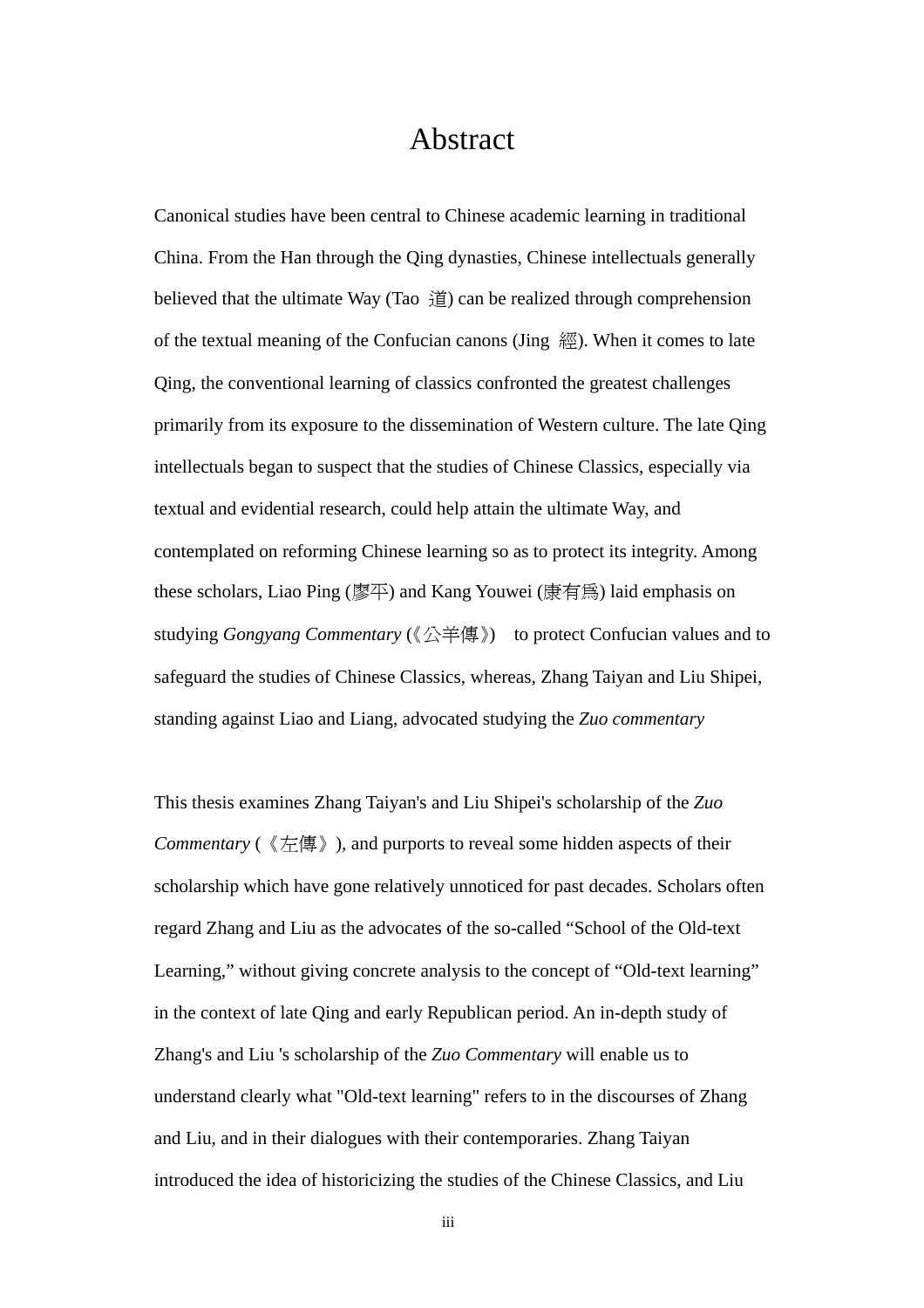Shipei, on the other hand, altered his stance from a Chinese classicist to that of a political conservative. These ideas and changes of Zhang and Liu are all related to their scholarship of the *Zuo Commentary*. In other words, a meticulous investigation of Zhang's and Liu's studies of the *Zuo Commentary* will enable us to comprehend the theoretical base of the school of "Old-text learning", which was formed among some late Qing reformers of school other than the ones represented by Liao Ping and Kang Youwei.

The present thesis contains seven chapters. Apart form Chapter 1, "Introduction," and Chapter 7, "Conclusion," Chapter 2 discusses the relationship between Zhang's scholarship of the *Zuo Commentary* in his early period and that of school of "Modern-text Learning" in the Qing dynasty. It reveals the hesitation and tension between pursuing truth (Qiushi 求是) and pursuing practical applicability (Zhiyoug 致用) in Zhang Taiyan's mind when he was young. Chapter 3 discusses how Zhang defines the concept of "Old-text Learning," and points out the difference between Zhang 's definition of "Old-text Learning" and that which was frequently employed by his contemporaries. Chapter 4 deals with the contradiction between Zhang's idea of "Old-text Learning" and his practice of this idea in his own old age. Chapter 5 focuses on the ambivalence of Liu's attitude and opinion toward studies of the Chinese Classics in his early years. This chapter suggests that Liu Shipei was inconsistent in different works while presenting in his opinions about the studies of the Chinese Classics. Chapter 6 is about how and why Liu became more and more conservative in his attitude toward the studies of the Chinese Classics.

iv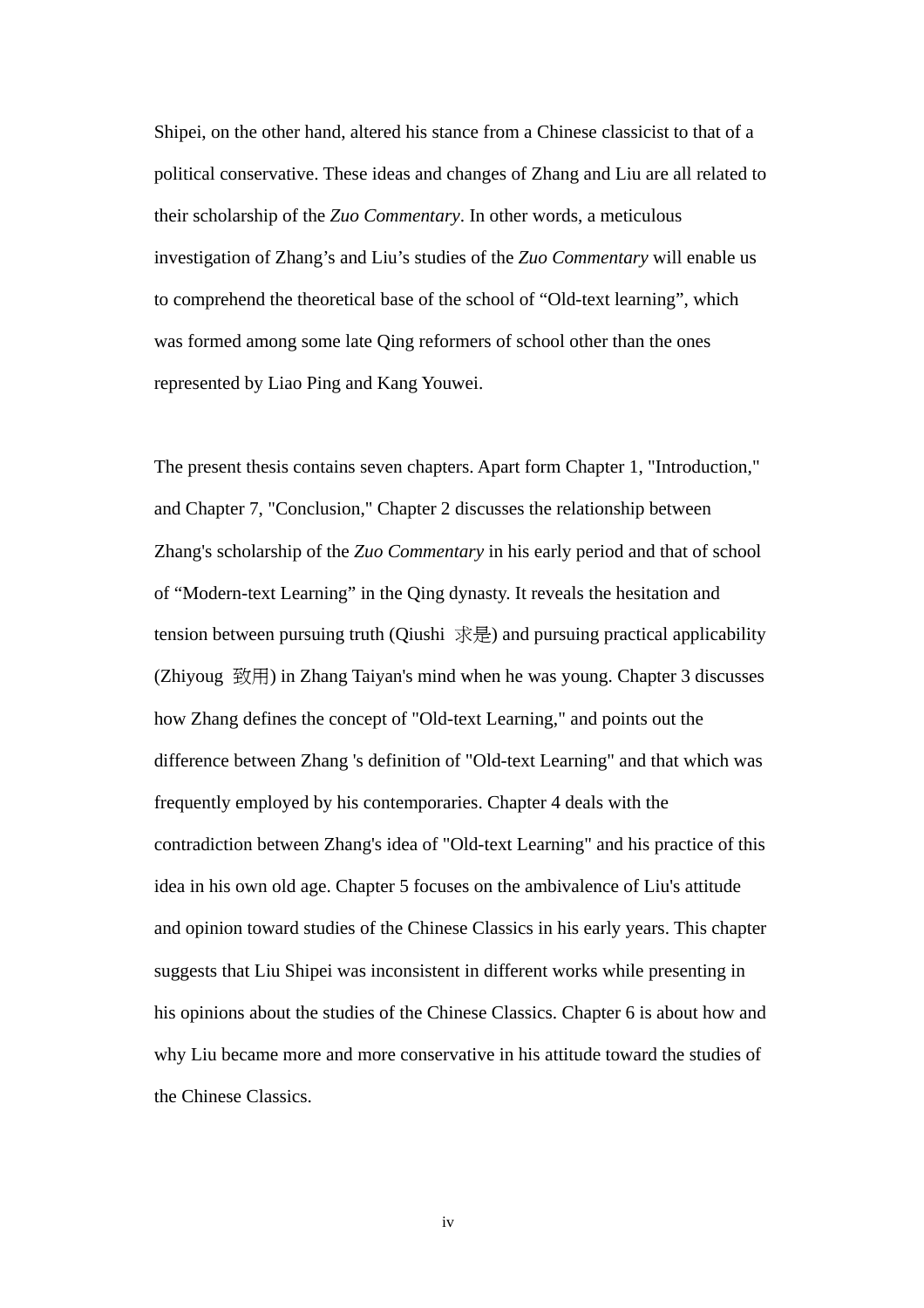目 錄

| 聲                             | 明                       | $\mathbf{i}$ |  |
|-------------------------------|-------------------------|--------------|--|
|                               | 提 要                     | ii           |  |
| iii<br><b>Abstract</b>        |                         |              |  |
|                               | 謝 辭                     | V            |  |
| 目                             | 錄                       | vi           |  |
|                               | 第一章 緒論                  | $\mathbf{1}$ |  |
|                               | 第一節 清代今古文經學觀念簡述         | 1            |  |
|                               | 第二節 相關研究成果              | 7            |  |
|                               | 第三節 清末民初的經學進路           | 12           |  |
| 第二章 漢學求是與通經致用:章太炎早年的《春秋左傳》學與清 |                         |              |  |
|                               |                         |              |  |
|                               | 代《公羊》學的關係               | 16           |  |
|                               | 第一節 章太炎治《左傳》之源起         | 16           |  |
|                               | 第二節 早年的春秋左傳學——《春秋左傳讀》   | 24           |  |
|                               | 一、《公羊》學「三科九旨」簡述         | 26           |  |
|                               | 二、採納《公羊》「黜周王魯」說解釋《左傳》經義 | 28           |  |
|                               | 三、指出《左傳》「不張三世」          | 32           |  |
|                               | 四、對劉逢祿、魏源的反駁            | 37           |  |
|                               | 五、與「黜周王魯」說矛盾的內容及其出現之原因  | 41           |  |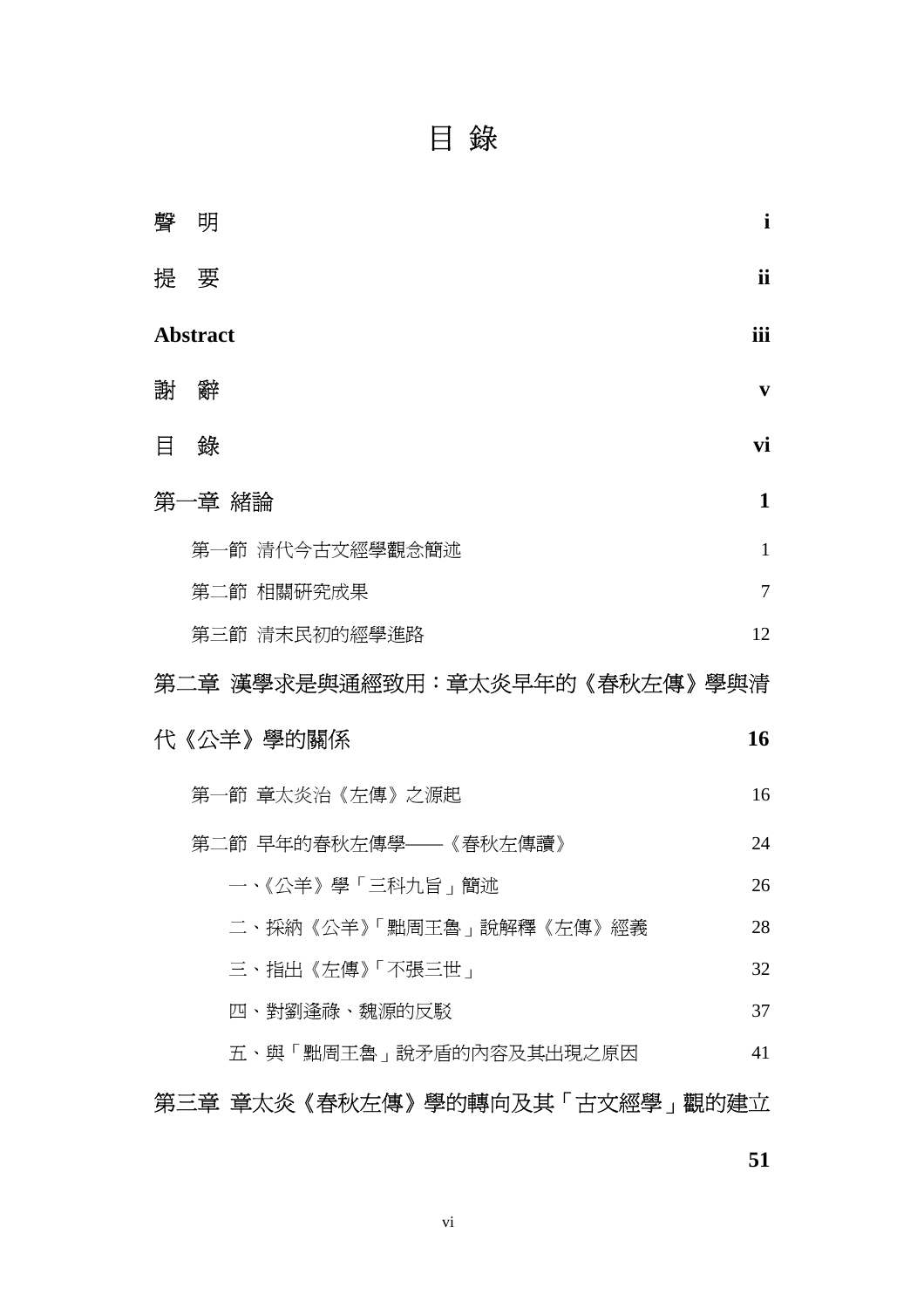| 第一節 章太炎接續古文經學統緒辨               | 51  |
|--------------------------------|-----|
| 第二節 《左傳》學的轉向及今古文經學觀念的漸次建立      | 56  |
| 一、由尊荀到訂孔:《春秋左傳讀敘錄》的撰成          | 58  |
| 二、結合「國史」觀念與杜預《左傳》學:「古文經學」的建構   | 71  |
| 第三節 章太炎「古文經學」觀念的問題             | 82  |
| 第四章 實踐「古文經學」的落差:章太炎晩年《春秋左傳》學的  |     |
| 分析                             | 88  |
| 第一節 《春秋左傳疑義答問》之撰成              | 88  |
| 第二節 學術思想向魏晉的轉移:章太炎晩年經學思想的背景    | 91  |
| 第三節 《左傳》學義例的探討                 | 95  |
| 一、「人」與不書「人」:戎狄稱人               | 98  |
| 二、闕文與非闕文:黑肱來奔、仲孫忌、夫人氏          | 102 |
| 三、分析                           | 105 |
| 第四節 直書與隱諱——經與史之間的疑惑            | 111 |
| 第五章 模糊的探索:劉師培前期的今古文經學概念        | 120 |
| 第一節 劉師培學術「前期」和「後期」之分           | 120 |
| 第二節 融貫今古的嘗試                    | 122 |
| 一、以「公理」統攝各家學說                  | 122 |
| 二、以齊、魯學統貫今、古的嘗試                | 124 |
| 第三節 對清末以來今文家的反擊                | 128 |
| 一、〈論孔子無改制之事〉與〈漢代古文學辨誣〉的背景      | 128 |
| 二、〈論孔子無改制之事〉及〈漢代古文學辨誣〉的內容及其今古文 |     |
| 經學論說的問題                        | 130 |
| 第四節 劉氏經、儒本質的思考及其與經學概念蕪雜的關係     | 138 |

vii